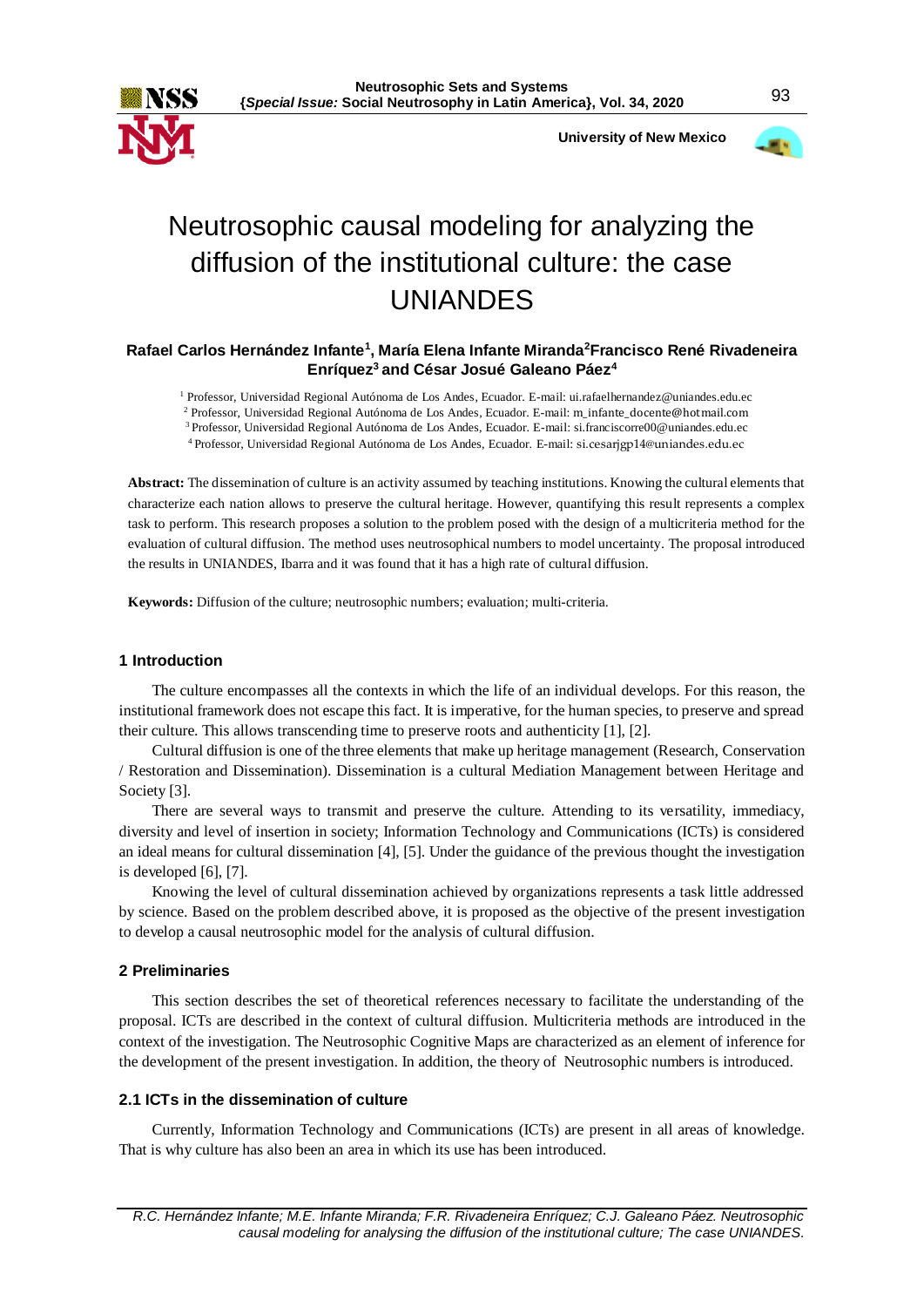In the cultural context it is convenient to place the introduction of the concept of e-culture, which in principle is still one of many neologisms related to the new digital and technological paradigm that made fortune in a probably transitory way. Without intending to establish a canonical definition, it can be proposed that this concept applies to all cultural processes that are developed in studies through the network, in part or in its entirety.

Among the most used media to spread the culture are computers, televisions, portable players, radio, video games and Smartphone.

The computer: the contribution of this technology is practically unlimited. It reflects the trajectory of an institution. It can include the development of multimedia programs or educational games and the creation of computer tools such as web pages or wikis. The computer can also house digital documents, videos and images.

The television: allows the insertion of allegorical advertising spots to dates, events or relevant news of the institution that can be a way of spreading its culture. Using televisions in specific areas within the building occupied by the institution, a sequence of images, text and sound can be uninterruptedly projected for informational, advertising or dissemination purposes of specific aspects of the institution's internal life.

The portable player: contributes to the dissemination of informative audios, which can communicate a synthesis of the historical trajectory of the institution. It is useful in the history room or in spaces where elements of the entity's culture stand out, allow the results to be disseminated and that visitors or interested parties access that knowledge. In addition, it can help eliminate the language barrier by including audios in different languages.

The radio: represents one of the ideal ways to reach homes and thus raise awareness of relevant aspects about the institution, its achievements and its culture. In the same way, advertising spots related to dates, events or highlights of the institution can be used.

The game console: although it is a device used primarily by children and adolescents, it has the potential for cultural dissemination. Creativity and commitment could result in the development of educational games in which aspects of the institution's culture are discussed.

The Smartphone: a technology that has revolutionized the means of telephone communication. It provides almost all the functions of a computer, in a compact, agile and portable way. It is very present in the lives of individuals today. Its versatility allows it to be a synthesis of the previous technologies and incorporates them to a high degree. You can recreate the environment and scope of each of the above elements.

ICTs represent an important source for disseminating the cultural heritage of an institution representing an element to be measured by the institutions.

#### **2.2 Diffuse Cognitive Map**

The theory of Cognitive Maps allows to obtain a structure based on the most understandable knowledge. A cognitive map is characterized from a group of concepts and causal relationships between its nodes.The concepts represent variables that describe the system that is modeled in a specific domain.

Causal relationships denote connections between concepts. Each relationship has an associated sign that determines causal directionality. It is true that:

- If the sign of the connection is positive, then a variation in the concept of cause (initial concept) will cause a variation in the concept of effect in the same direction.
- If the sign of the relationship is negative, then a variation in the concept of cause will cause a variation in the concept of effect in the opposite direction.

#### **2.3 Neutrosophic classification**

The neutrosophic groups are a blurred group generated. It let's being U an universe of speech, and M a group included in U[8], [9], [10].An element x of U is noted in respect of the set M as  $x(T, I, F)$ . With the purpose of facilitating the application of a problem for making decisions and engineering is performed the proposal of the neutrosophic number of unique value (SVN)[11], [12], [13].

If **X** is a universe of speech. A SVN over X is an object of the way.

 $A = \{(x, u_A(x), r_A(x), v_A(x)) : x \in X\}$ d (1) Where  $u_A(x): X \to [0,1], r_A(x): X \to [0,1]$  y  $v_A(x): X \to [0,1]$  with  $0 \le u_A(x) + r_A(x) + v_A(x) \le 3$ for everything  $x \in X$ .

*R.C. Hernández Infante; M.E. Infante Miranda; F.R. Rivadeneira Enríquez; C.J. Galeano Páez. Neutrosophic causal modeling for analysing the diffusion of the institutional culture; The case UNIANDES.*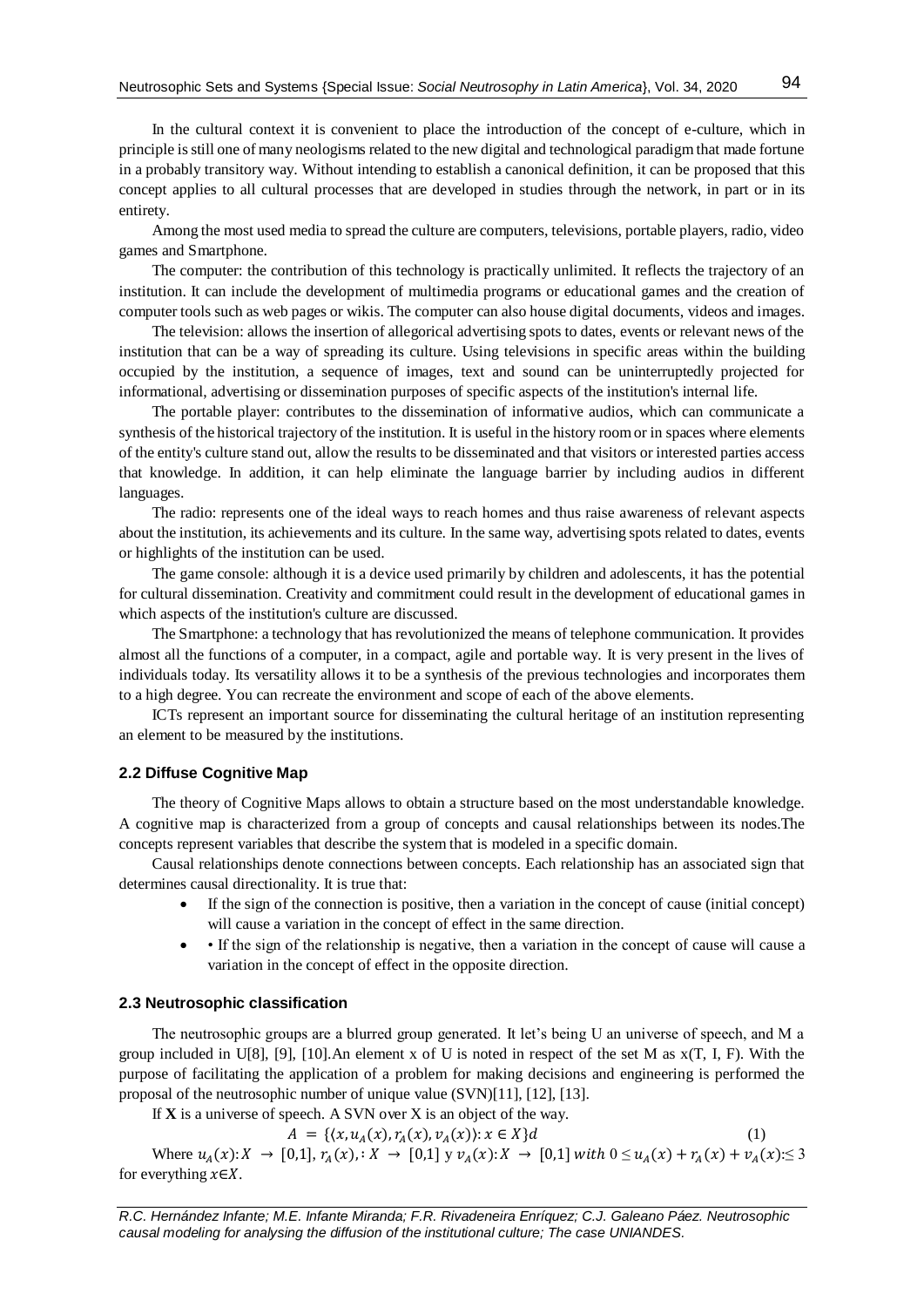The interval  $u_A(x)$ ,  $r_A(x)$  y  $v_A(x)$  denote the membership on true, I do not know and false of X in A, respectively. Number SVN will express as A= (a,b,c), where a, b, c  $\in$  [0,1],  $y + b + c \le 3$ .

#### **2.4 Neutrosophic Cognitive Map**

A Neutrosophic Cognitive Map (NCM) is defined using a 3-tuple for each node  $(T, I, F)$  for each concept  $C$  $= \{C_1, C_2, C_3, \ldots, C_N\}$  that represents the set of graph concepts [14], [15], [16].

Where

 $W: (Ci, Cj) \rightarrow wij$ It is a function that associates a causal value wij with each pair of neurons( $Ci, Cj$ ). This value  $wij$  denotes the direction and intensity of the edge that connects the concept  $Ci$  with the neuron  $Cj$ where the matrix of weights *W* defines the behavior of the system [16], [17], [18].

From the algebraic point of view the propagation phase of a stimulus is reduced to successive multiplications of the state vector by the weight matrix, until a stop criterion is reached [19]. Therefore, a variation in a concept can directly or indirectly affect the entire map.

NCMs do not exploit the advantages of Fuzzy Logic in the information propagation process, rather these principles are used during the construction of the map. In this way the concepts and relationships of the map are represented by diffuse variables expressed as linguistic terms [20],[21], [22].

Given its recurring nature, the system modeled by an NCM will evolve over time, where the activation of each neuron will depend on the degree of activation of its background in the previous iteration. Normally this process is repeated until the system stabilizes or reaches a maximum number of iterations [23].

Equation (2) summarizes this simulation process, which consists in calculating the state vector  $A$  over time, for an initial condition $A_0$ . Similarly to other neuronal systems, the activation of  $Ci$  will depend on the activation of neurons that directly affect the concept  $Ci$  and the causal weights associated with that concept.

$$
A_i^{(t+1)} = f\left(\sum_{i=1; j \neq i}^n W_{ji} A_i^{(t)}\right)
$$
 (2)

#### **3 Proposed model to assess cultural dissemination**

The proposed model consists of three fundamental activities: Selection of dissemination profiles, evaluation of alternatives and generation of recommendations based on the selection of the knowledge base of the cultural diffusion similarity profile. The figure 1 shows a schema with the general performance of the suggested method.



**Figure 1**. Main schema for performing the method.

In the following, it is presented the flow of works.

It is mainly based on the Cordon proposal as a recommendation`s system based on the knowledge, allowing to represent the linguistic terms and the indetermination by means of SVN numbers. The detailed description of each activity and the math model that support the proposal is presented below.

Activity 1. Determination of the cultural profile: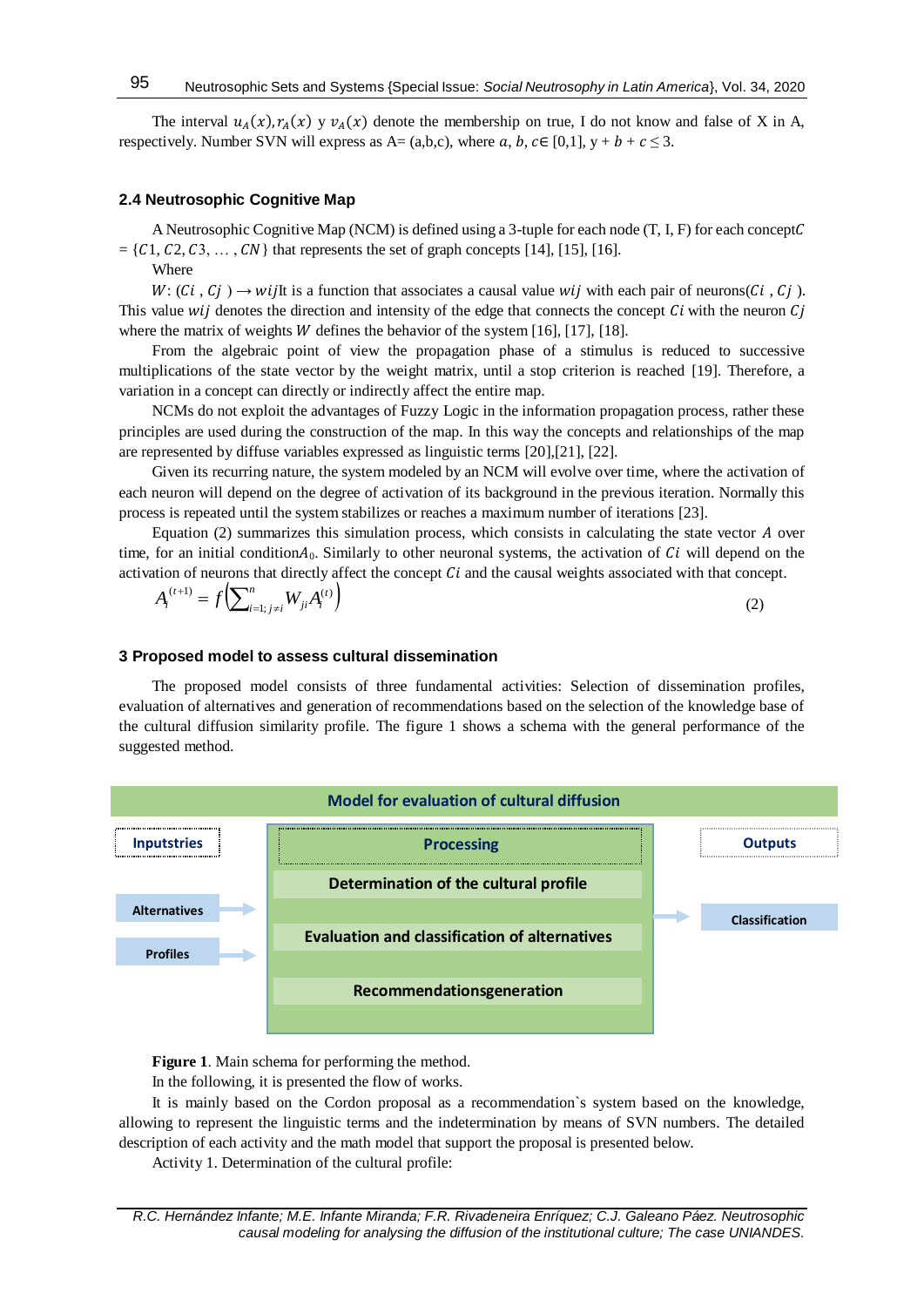The creation of cultural profiles is expressed from the knowledge that institutions reflect on the object of study. Each alternativea<sub>i</sub> will be described by a set of characteristics that will shape the cultural profile. As expressed in equation (3).

$$
C = \{c_1, \dots, c_k, \dots, c_l\}
$$
 (3)

Once the evaluation criteria have been identified, the causal relationships between the manifestations are determined using a domain of values between [-1; 1], where 3 experts participated, the 3 Cognitive Neutrosophical Maps were obtained by adding the answers in a single result. Table 1 shows the adjacency matrix obtained as a result of the process.

|                | $C_{1T, L, F}$    | $C_{2T, I, F}$    | $C_3$ T, I, F     | $C_4$ T, I, F     |
|----------------|-------------------|-------------------|-------------------|-------------------|
| $C_{1T, I, F}$ | [0, 0, 0]         | [0.75, 0.5, 0.25] | [0.5, 0.25, 0]    | [0.5, 0.25, 0]    |
| $C_{2T, I, F}$ | [0.75, 0.5, 0.25] | [0, 0, 0]         | [0.75, 0.5, 0.25] | [0.75, 0.5, 0.25] |
| $C_{3T,L,F}$   | [0.5, 0.25, 0]    | [0.75, 0.5, 0.25] | [0, 0, 0]         | [0.5, 0.25, 0]    |
| $C_{4T, I, F}$ | [0.75, 0.5, 0.25] | [0.5, 0.25, 0]    | [0.5, 0.25, 0]    | [0, 0, 0]         |

**Table 1:** Resulting adjacency matrix

From the behavior of the weights attributed to the alternatives and the development of the manifestations, the degree of belonging to a disease is determined through an aggregation process. Table 2 shows the result of the calculation performed.

**Table 2:** Weight attributed to the criteria.

| Criteria | Weights of the nodes |  |
|----------|----------------------|--|
| C1       | 0,1226               |  |
| $C_2$    | 0,1515               |  |
| $C_3$    | 0,1411               |  |
|          | 0,1351               |  |

This profile can be obtained in a direct way, beginning with the computing algorithms used to capture the institutions. Equation 4 describes the process of obtaining.

$$
F_{a_j} = \{v_1^j, \dots, v_k^j, \dots v_l^j\}, j = 1, \dots n
$$
\n(4)

The criteria of the institutions,  $a_i$  will be expressed using he linguistic scale S,  $v_k^j \in S$  where:  $S = \{s_1, ..., s_g\}$ , is a group of linguistic terms defined to evaluate the features  $C_k$  using the SVN numbers. For this, the linguistic terms to use, are defined. Equation 5 describes the process.

$$
A = \{a_1, ..., a_j, ..., a_n\}
$$
 (5)

The profiles are saved in a database for the future recovering.

Activity 2. Evaluation and classification of alternatives:

In this activity is determined the information about institutions over the preference which are saved in the profile, such as:

$$
P_e = \{p_1^e, \dots, p_k^e, \dots, p_l^e\}
$$
 (6)

The profile will be integrated by a group of attributes that caracterize the institutions:

$$
\mathcal{C}^e = \{c_1^e, \dots, c_k^e, \dots, c_l^e\} \tag{7}
$$

Where:

$$
c_k^e \in S \tag{8}
$$

This one can be obtained by means of an example or the well- called conversational view and other examples that can be adapted.

*R.C. Hernández Infante; M.E. Infante Miranda; F.R. Rivadeneira Enríquez; C.J. Galeano Páez. Neutrosophic causal modeling for analysing the diffusion of the institutional culture; The case UNIANDES.*

 $(2)$ 

 $\sim$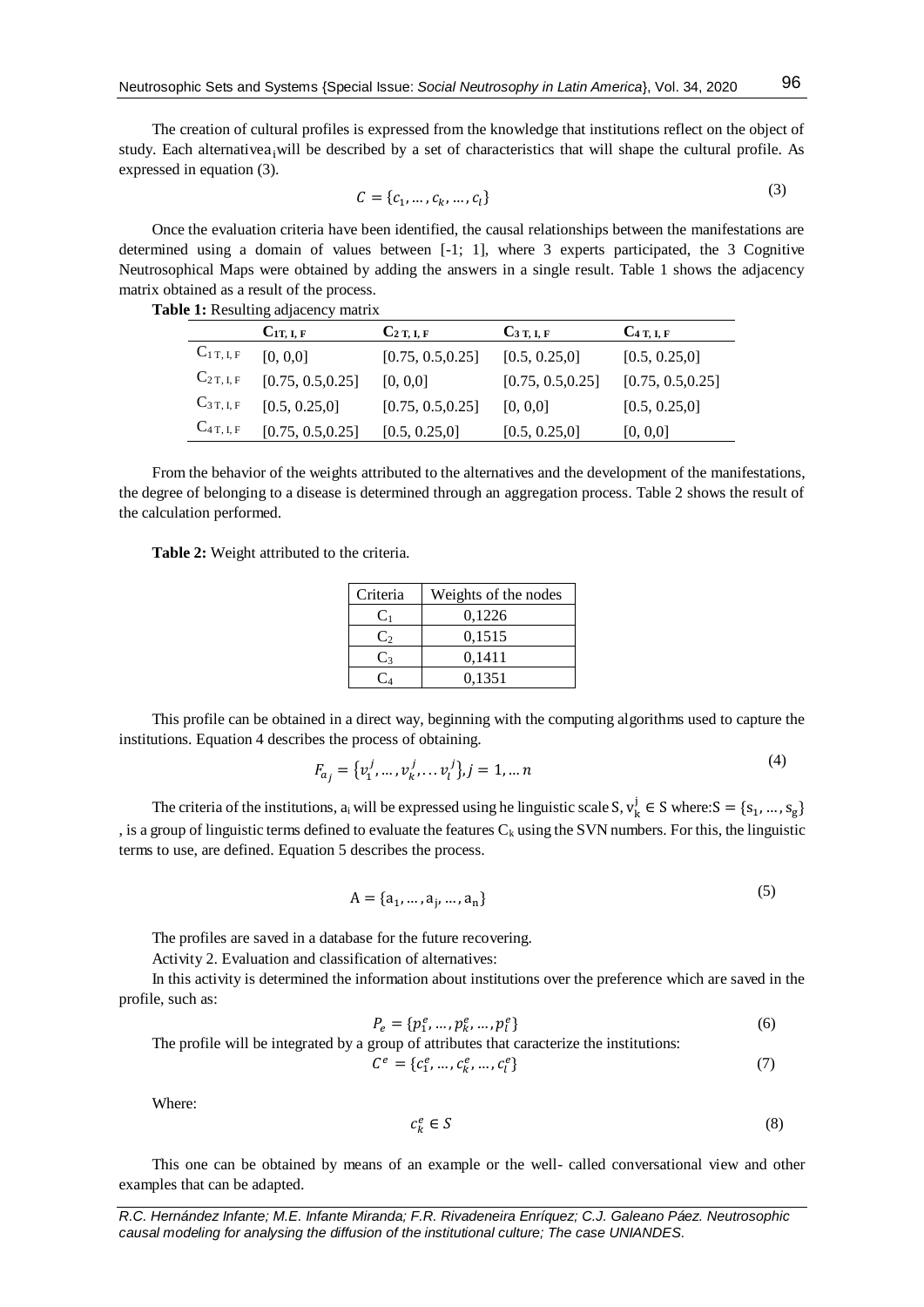Activity 3. Generation of recommendations:

In this activity, institutions are filtered according to the saved profile to find what or which are more appropriated according to the recent features.

With this purpose, it is calculated the similarity among institutions feature,  $P_e$  and each available profile aj registered in the database.

For calculating the whole similarities, it is used the following expression:

$$
S_{i} = 1 - \left( \left( \frac{1}{3} \sum_{j=1}^{n} \left\{ \left( |a_{ij} - a_{j}^{*}| \right)^{2} + \left( |b_{ij} - b_{j}^{*}| \right)^{2} + \left( |c_{ij} - c_{j}^{*}| \right)^{2} \right\} \right)^{\frac{1}{2}} \right) \tag{9}
$$

The function S calculates the similarity among attributed values of the institutions profile and saved ones,

Once, it is calculated the similarity among the institutions profile and saved ones in the database, each profile are organized according to the similarity obtained, representing by the following similarity vector.

 $D = (d_1, ..., d_n)$ , ...,  $d_n$ ) (10)

ai.

The best recommendation will be ones that satisfy the needs of the institutions profile, that`s to say, which present more similarities.

#### **4 Model implementation in a case study in UNIANDES, Ibarra**

This section describes the implementation of the proposed method to evaluate cultural diffusion. For the application of the proposal, it is based on the set of data stored in the database on the behavior of the diffusion indicators of different institutions. The stored institutions have a set of patterns that are classified according to their level of diffusion. The classification on the stored data allows to determine the level of diffusion that the institutions possess.

A case study is applied in UNIANDES, Ibarra with the objective of determining the evaluation of cultural diffusion. Below is the demonstrative example used as a study house. It starts from the database it owns and executes the proposed method.

$$
A = \{a_1, a_2, a_3, a_4, a_5\}5
$$

Described by the group of attributes

$$
C = \{c_1, c_2, c_3, c_4, c_5\}
$$

The attributes are valued in the following linguistic scale (table 3) This valuation is saved to nurture the database.

**Table 3.** Linguistic terms used [24].

| Linguistic terms    | <b>SVN</b> number  |  |  |
|---------------------|--------------------|--|--|
| (EB) Extremely good | (1,0,0)            |  |  |
| (MMB) Excellent     | (0.9, 0.1, 0.1)    |  |  |
| (MB) Verygood       | (0.8, 0.15, 0.20)  |  |  |
| (B) Good            | (0.70, 0.25, 0.30) |  |  |
| (MDB) So-so         | (0.60, 0.35, 0.40) |  |  |
| (M) Media           | (0.50, 0.50, 0.50) |  |  |
| (MDM) Awful         | (0.40, 0.65, 0.60) |  |  |
| (MA) Bad            | (0.30, 0.75, 0.70) |  |  |
| (MM) Very bad       | (0.20, 0.85, 0.80) |  |  |
| (MMM) Very very bad | (0.10, 0.90, 0.90) |  |  |
| (EM)Extremely bad   | (0.1.1)            |  |  |

The table 4 shows a view with the data used in the example.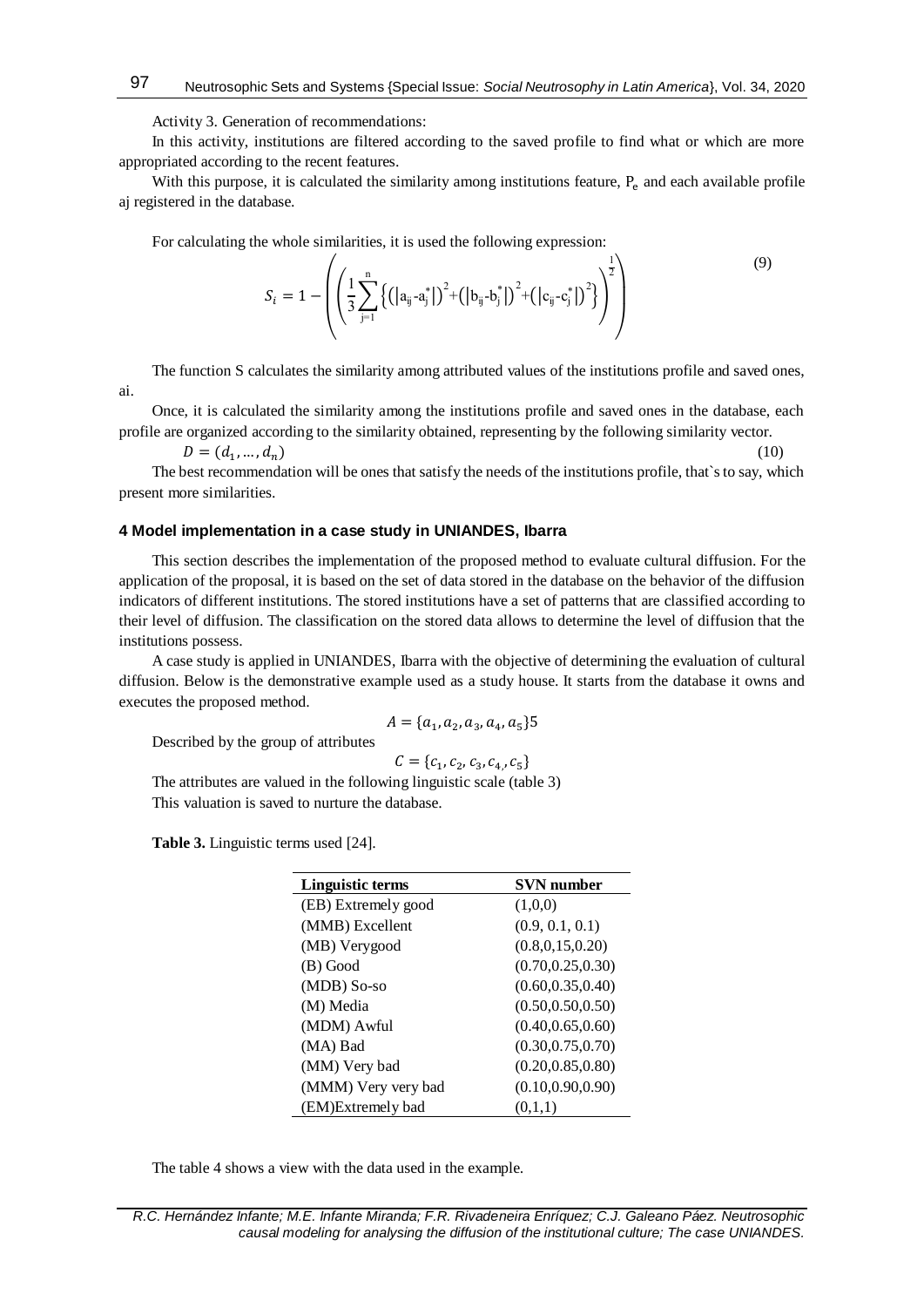|  |  | <b>Table 4.</b> The database of the institutions profile. |  |
|--|--|-----------------------------------------------------------|--|
|  |  |                                                           |  |

|                |     | C,         | C2         | C4 |
|----------------|-----|------------|------------|----|
| a <sub>1</sub> | MMB | М          | в          | в  |
| a <sub>2</sub> | MВ  | В          | MD         | М  |
| $a_3$          | М   | <b>MMB</b> | М          | в  |
| a <sub>4</sub> | MB  | в          | <b>MDB</b> | B  |
| aς             | MMB | MDB        | М          | в  |

If a institutions up wishes getting the recommendations of the system should provide information about his.

In Thais case:

$$
P_e = \{MB, B, MDB, M\}
$$

The following step in the example is calculating the similarity among the institutions profile and the saved ones in the database.

**Table 5**. Similarity among the institutions profile and saved profiles.

| u             | a· | u. |               |  |
|---------------|----|----|---------------|--|
| $\cap$<br>◡⊷◡ |    |    | - -<br>$\sim$ |  |

In the recommendation`s phase will be suggested such profile that match more with the institutions profile. An organization of the profile based on the comparison will be the following one.

$$
\{a_4, a_2, a_1, a_3, a_5\}
$$

In the case that the system suggests two closest institutions, these ones will be the recommendations:

$$
a_4, a_2
$$

The performance of the recommendations will provide the closest result to the comparative profile for such example and it is:

 $a_4$ 

Beginning with the demonstration made, it is seen the usefulness of the proposal.

Specifically, the $a_4$ , institution is valued based on compliance with cultural dissemination indicators as an institution of high level of dissemination.

## **5. Conclusions**

The present work developed a method for the evaluation of cultural diffusion. It based its operation on a multi-criteria approach with the use of neutrosophic numbers.

The proposed method is applied in a case study with the objective of assessing its applicability. The case was implemented in UNIANDES, Ibarra. It was obtained as a result from the fulfillment of the indicators of cultural diffusion as an institution of high level of diffusion.

## **References**

- <span id="page-5-0"></span>[1] B. Desmarchelier, and E. S. Fang, "National culture and innovation diffusion. Exploratory insights from agent-based modeling," *Technological Forecasting and Social Change,* vol. 105, pp. 121-128, 2016.
- <span id="page-5-1"></span>[2] J. Hong, Y. Kwak, and Y. Kwak, "The Effect of Diffusion of Online Culture Content on Medical Tourism: Analysis of Keyword," *International Journal of Database Theory and Application,* vol. 9, no. 11, pp. 293-304, 2016.
- <span id="page-5-2"></span>[3] M. M. Guglielmino, "La difusión del patrimonio. Actualización y debate," *e-rph-Revista electrónica de Patrimonio Histórico*, no. 1, pp. 195-215, 2015.
- <span id="page-5-3"></span>[4] V. R. Savage, "Cultural Diffusion," *International Encyclopedia of Geography: People, the Earth, Environment and Technology: People, the Earth, Environment and Technology*, pp. 1-2, 2016.

*R.C. Hernández Infante; M.E. Infante Miranda; F.R. Rivadeneira Enríquez; C.J. Galeano Páez. Neutrosophic causal modeling for analysing the diffusion of the institutional culture; The case UNIANDES.*